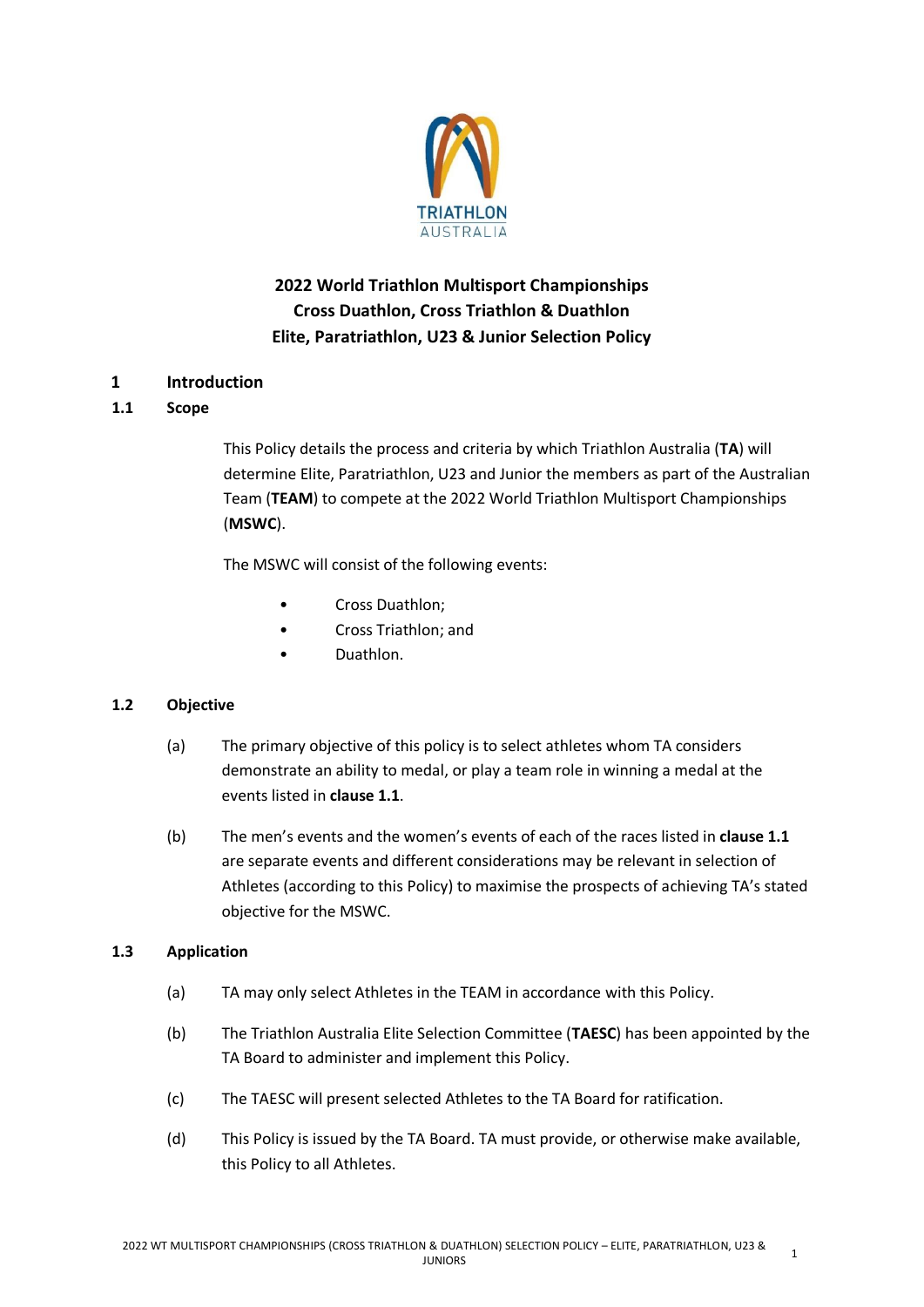- (e) If any TA position is unavailable to fulfil his/her role as described in this Policy, the TA Board may authorise a delegate to fulfil this role.
- (f) World Triathlon (**WT**) determines eligibility criteria and competition rules for all WT events. Selection according to the terms of this Policy will not qualify an athlete for participation in the MSWC if the athlete is not eligible according to the applicable WT eligibility rules.
- (g) Under the current rules, entry to the MSWC is accepted only through nomination from the National Federation, being TA.

# **2 Eligibility**

TA will not select an Athlete unless, as at the Selection Date, TA is satisfied on reasonable grounds that the Athlete:

- (a) is a current member of TA;
- (b) meets the eligibility requirements for citizenship as determined by the Australian Government;
- (c) satisfies all WT Rules;
- (d) is not serving any current sanctions; and
- (e) if requested by the National Performance Director (**NPD**), agree to and sign the 2022 TA Athlete Agreement prior to confirmation of acceptance of TEAM selection.

If there is any doubt regarding eligibility to compete for Australia, Athletes must contact the Chief Executive Officer (**CEO**) of TA for clarification.

# **3 Qualification of Athlete Quota Positions**

- **3.1** TA may only select Athletes to the TEAM where, under the WT Competition Qualification Criteria, the WT has awarded TA Athlete quota positions.
- **3.2** TA may not select more Athletes than are permitted under the WT Competition Qualification Criteria.
- **3.3** Neither this Policy, nor WT require TA to select the maximum number of athletes to the TEAM for the MSWC.
- **3.4** Neither this Policy, nor WT require TA to select any athletes to the TEAM for the MSWC.

## **4 Selection Process**

**4.1** For the purposes of selection for the TEAM, athletes may only be considered for selection via discretionary selection: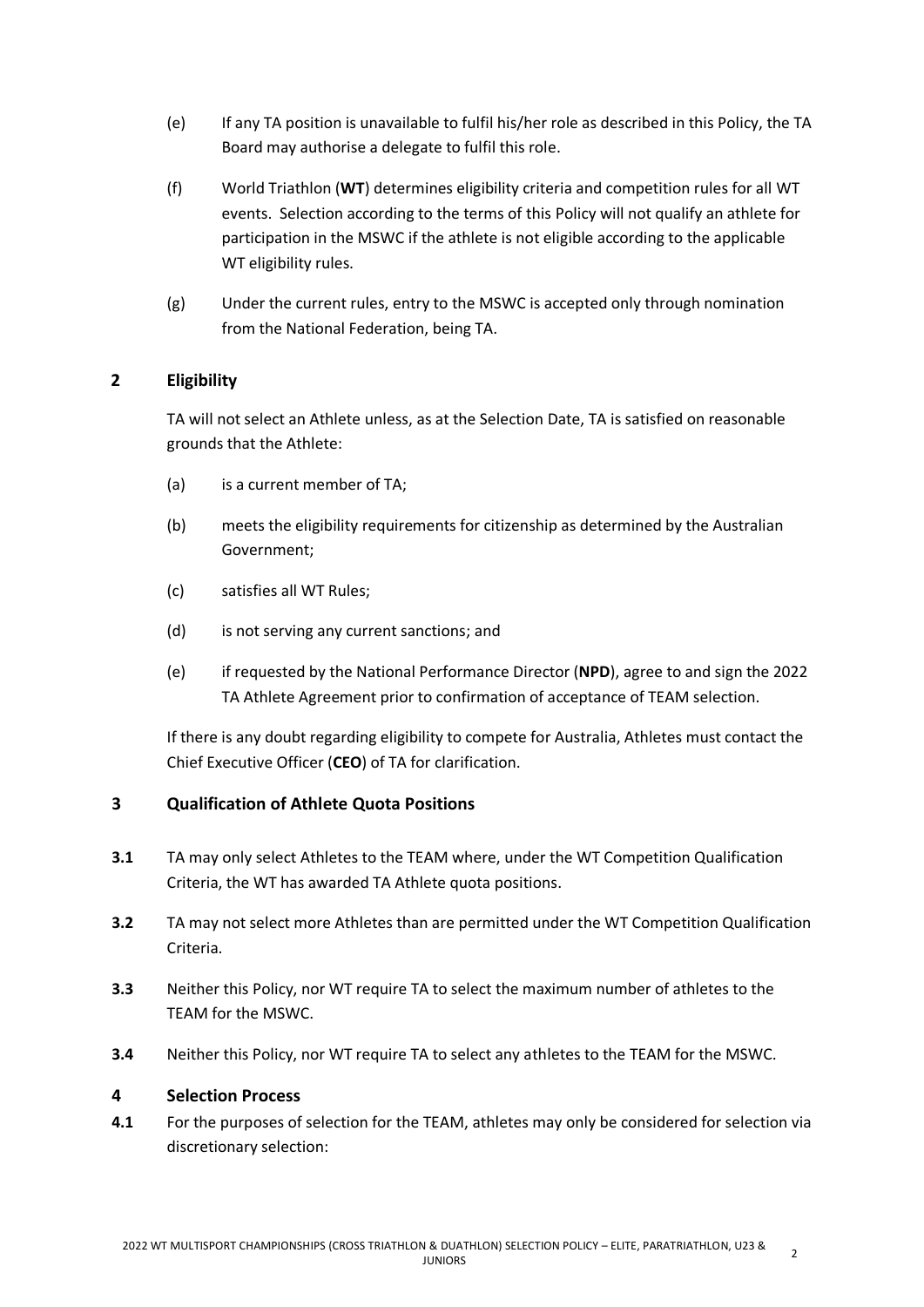- (a) In exercising its discretion in selecting positions on the TEAM, the TAESC may (in its absolute discretion) consider any matter it deems relevant in meeting the primary objective outlined in **clause 1.2**. The TAESC may consider performances in races up to and including **3 April 2022.** This discretion is absolute and need not be exercised.
- **4.2** All athletes must complete the online nomination form before the nominations closing date of **9am AEST Monday 4 April 2022**.
- **4.3** The online application form can be located here <https://forms.office.com/r/rteHr2LCY3>
- **4.4** All nominations must be made through this nomination link.

## **5 Reserve Athletes**

- **5.1** The TAESC may identify additional Athletes of each gender as Reserve Athletes.
- **5.2** In exercising its discretion to select Reserve Athletes, the TAESC may (in its absolute discretion) consider any relevant matter.
- **5.3** Reserves may be ranked by the TAESC and will only be chosen from among eligible Athletes.
- **5.4** Athletes selected as a Reserve according to this Policy will not be members of the TEAM unless they replace a TEAM member by operation of this Policy OR additional quota spots become available from WT.

## **6 Team Membership Conditions**

- **6.1** On selection to the TEAM, all Athletes, including named Reserve Athletes, must comply with the TA's Standard [Event/Team Representation Continuing Form, Fitness and Medical](http://www.triathlon.org.au/Assets/Triathlon+Australia+Digital+Assets/Athlete+Fitness+and+Medical+Obligations.pdf)  [Assessment Obligations,](http://www.triathlon.org.au/Assets/Triathlon+Australia+Digital+Assets/Athlete+Fitness+and+Medical+Obligations.pdf) dated November 2018.
- **6.2** If an Athlete does not meet either the requirements or obligations set out in TA's Standard Event/Team Representation Continuing Form, Fitness and Medical Assessment Obligations, TA may, via the discretion of the TAESC, exclude the Athlete from the selected Athletes and nominate a Reserve Athlete to replace the withdrawn Athlete.

## **7 Notification of Selections**

The TEAM for the MSWC will be announced by TA on or about the week beginning **18 April 2022**.

#### **8 Funding**

The TEAM for the MSWC is fully self-funded.

#### **9 Appeals**

An Eligible Athlete, who is not selected, may appeal that decision, under the [Tr](http://www.triathlon.org.au/Assets/Triathlon+Australia+Digital+Assets/2017+Triathlon+Australia+Appeals+Policy.pdf)iathlon Australia Appeals Policy, dated 2017.

#### **10 Amendments**